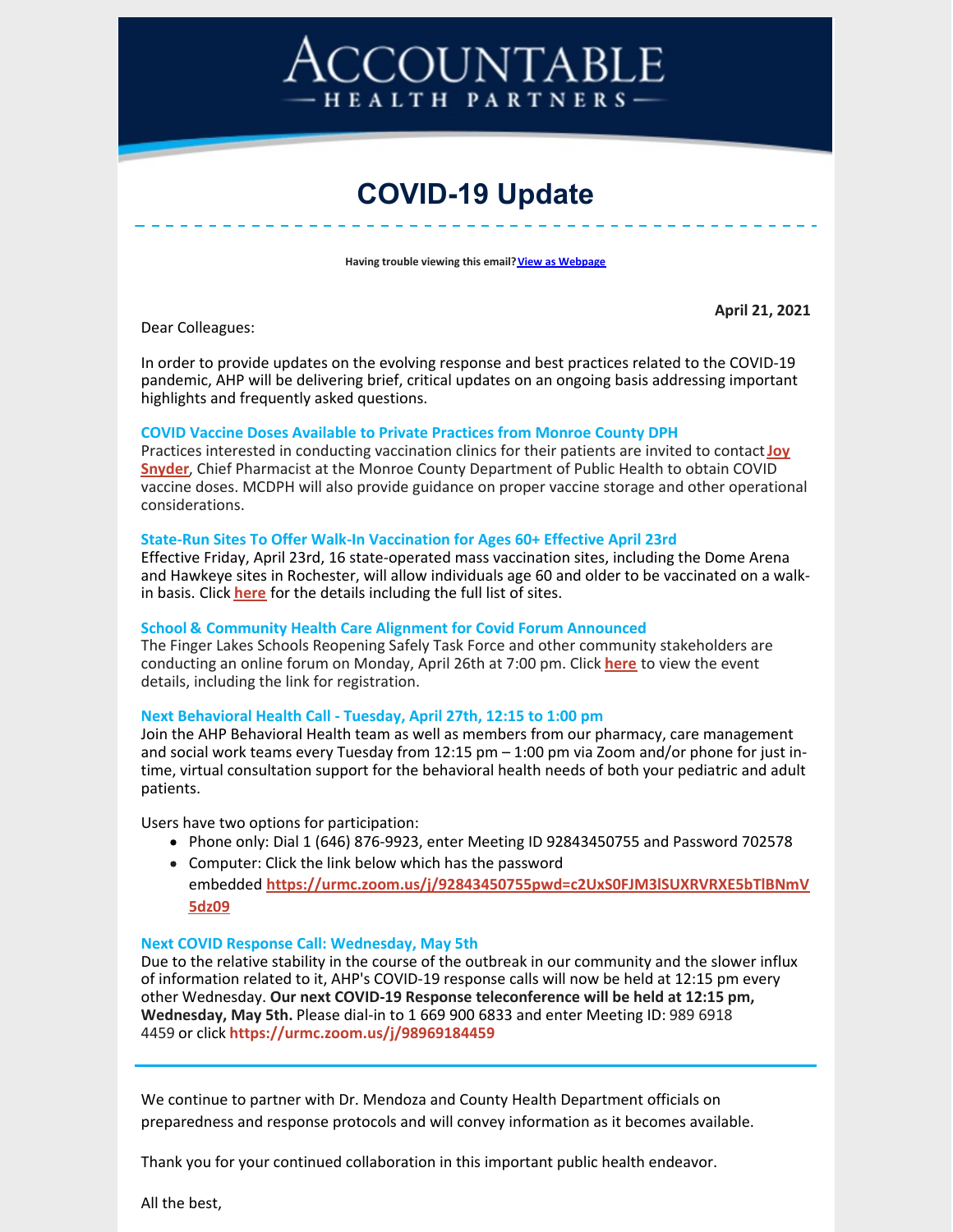

**J. Chad [Teeters,](mailto:john_teeters@urmc.rochester.edu) MD** Executive Medical Director



**LJ [Shipley,](mailto:Laura_shipley@urmc.rochester.edu) MD** Pediatric Medical Director



**Renée [Sutton](mailto:renee_sutton@urmc.rochester.edu)** Senior Director, Provider **Relations** 

### **Practice Resources on ahpnetwork.com**

**Daily [Updates](https://ahpnetwork.com/category/news/covid-19/daily-updates/) Archive**

**Clinical [Resources](https://ahpnetwork.com/category/news/covid-19/clinical-resources/) Archive**

**[Behavioral](https://ahpnetwork.com/category/news/covid-19/behavioral-health/) Health Archive**

**Pediatric [Resources](https://ahpnetwork.com/category/news/covid-19/covid-pediatrics/) Archive**

**COVID [Pharmacy](https://ahpnetwork.com/category/news/covid-19/pharmacy/) Archive**

**Patient [Resources](https://ahpnetwork.com/category/news/covid-19/patient-resources/) Archive**

**Business [Resources](https://ahpnetwork.com/category/news/covid-19/business-resources/) Archive**

**Payer [Information](https://ahpnetwork.com/category/news/covid-19/payer-information/) Archive**

**[Telemedicine](https://ahpnetwork.com/category/news/covid-19/telemedicine-resources/) Resources Archive**

**Back to School [Archive](https://ahpnetwork.com/category/news/covid-19/covid-pediatrics/covid-return-to-school/)**

# **COVID-19 Resource Links**

#### **Golisano Children's Hospital [Coronavirus](https://www.urmc.rochester.edu/childrens-hospital/coronavirus-information-for-families.aspx) Information for Families**

Project Teach: Seven Ways to Support Kids and Teens Through the Coronavirus Pandemic,**in [English](https://www.mghclaycenter.org/hot-topics/7-ways-to-support-kids-and-teens-through-the-coronavirus-pandemic/)** and **[Spanish](https://www.mghclaycenter.org/hot-topics/7-maneras-de-apoyar-a-ninos-y-adolescentes-durante-la-pandemia-del-coronavirus/)**

**American Academy of [Pediatrics](https://services.aap.org/en/pages/2019-novel-coronavirus-covid-19-infections/) COVID-19 Site**

**Monroe County Health [Department](https://www2.monroecounty.gov/health-coronavirus)**

**CDC [Coronavirus](https://www.cdc.gov/coronavirus/2019-nCoV/index.html) Site**

**New York [Department](https://www.health.ny.gov/diseases/communicable/coronavirus/) of Health Coronavirus site**

## **COVID-19 Online Databases**

- **Greater [Rochester](https://chet-rochester.shinyapps.io/covid-19-dashboard/) Area COVID-19 Tracker**
- **Monroe County COVID-19 [Dashboard](http://dashboard.monroecounty.gov/)**
- **NYSDOH [COVID-19](https://www.ny.gov/covid-19tracker) Tracker**
- **NYS Nursing Home [Fatalities](https://www.health.ny.gov/statistics/diseases/covid-19/fatalities_nursing_home_acf.pdf)**
- **CDC [Coronavirus](https://www.cdc.gov/coronavirus-interactive/index.html) Interactive**
- **Johns Hopkins COVID-19 [Dashboard](https://coronavirus.jhu.edu/map.html)**

**To access more information on the value of AHP**